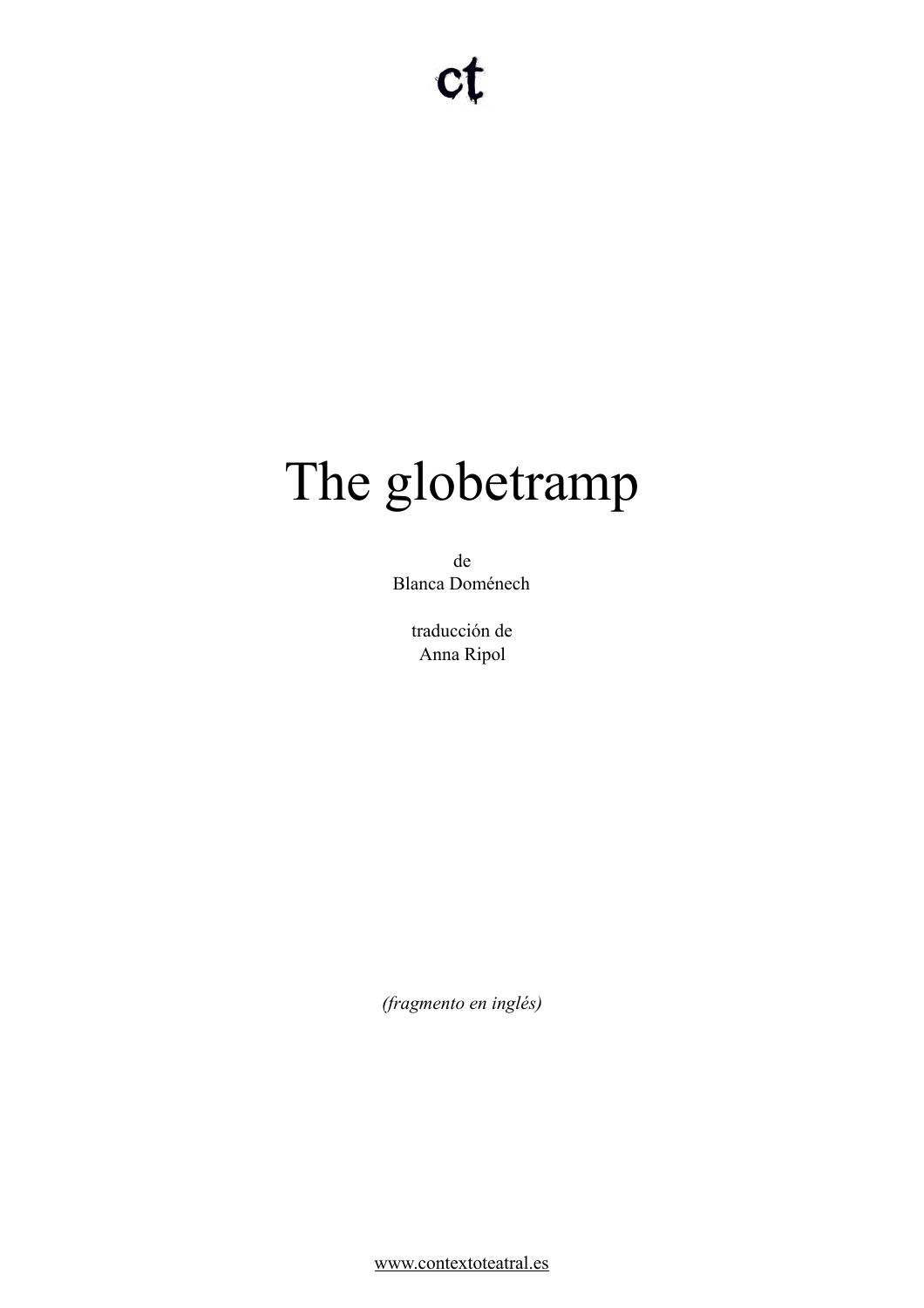#### I THE SEARCH

*The decaying glassed porch of a refuge. Tables and chairs. Some of them folded, leaning on the wall. A rocking chair and a hammock. A dressing table and a sink with toilette utensils. The stage includes a round living room, whose walls are papered with cuttings (photographs, cuttings from magazines, illustrations, news…). A spiral staircase and a mirrored folding screen. There are two characters in the dim porch area: OLIVER, lying on the rocking chair, slowly and mechanically rocking back and forth, producing the noise of rotting iron; and DIANA, almost unperceivable, sitting in front of the dressing table in the corner, staring at the mirror.* 

*It is a winter night.* 

OLIVER Did you hear that?

*Silence* 

#### OLIVER

Did you not hear it? A whistle. A whistle far away. *(Pause)* Again. Again that hollow whistle. Can you hear it?

#### DIANA

No.

*Silence* 

#### OLIVER

The noise is repeated once and again. Once and again. It is sharp. Cracking rocks. They crack against one another. They are too close together. *(Pause)* A whistle far away. The wind has stopped suddenly. It produced a whirling of compact air and became immediately totally wind still. I went out for a moment. I wanted to check the night's density. The butcher's dawning did not move… Do you understand? It did not move at all. Completely wind still. And now… *(Pause)* Have you heard it?

DIANA What?

OLIVER The noise.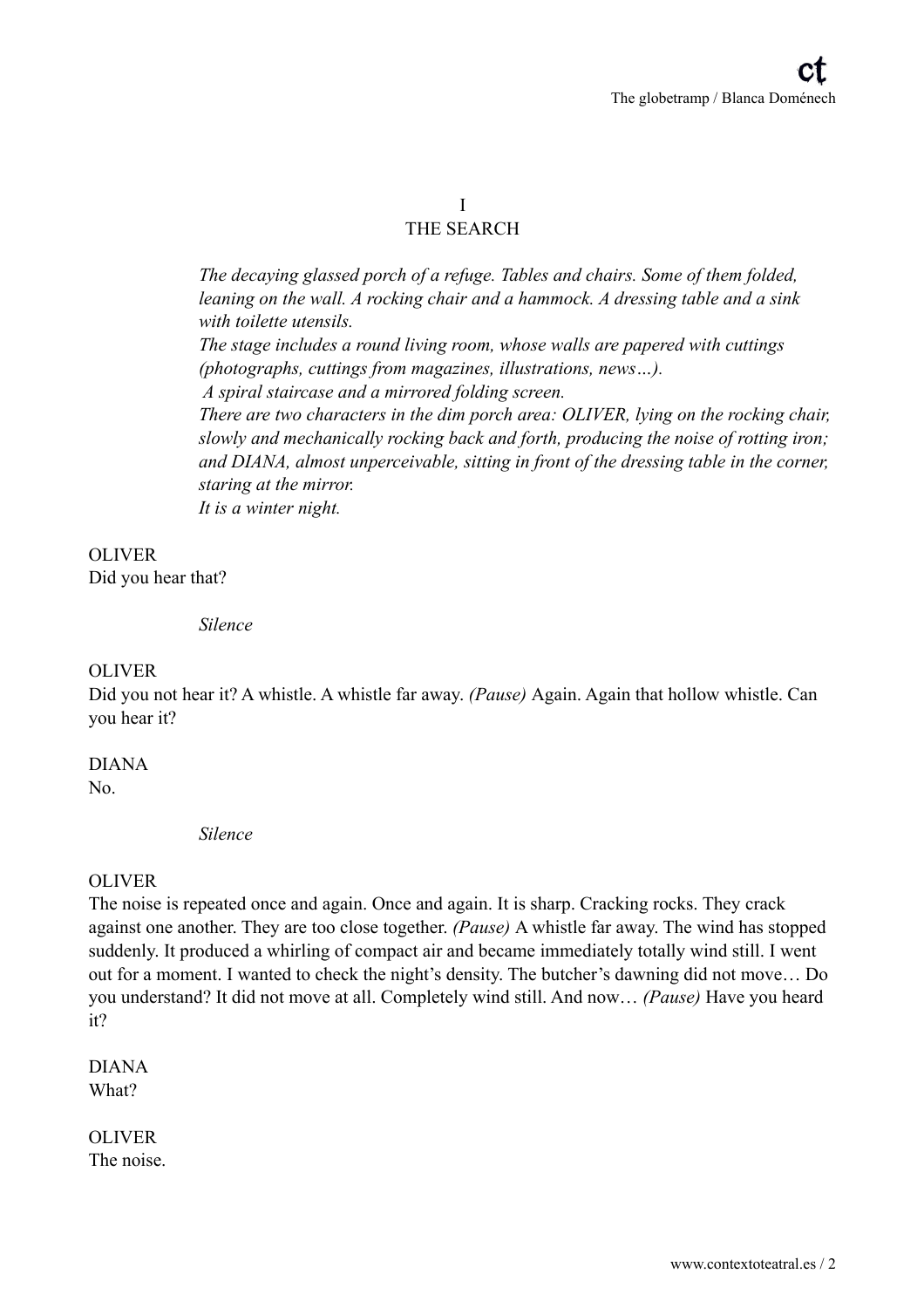#### DIANA No. *(Silence)* I haven't.

*OLIVER walks up to DIANA. He lights a candle. It brings up a reflection in the mirror. The reflection spreads out on the porch pointing in all directions. It points out DIANA'S reflection in the mirror and a last shine in her right eye: a glass eye. The low light is recovered in the scene. OLIVER stands behind her, leaning his hands on her shoulders. They look at each other through the mirror.* 

OLIVER Have you heard…?

DIANA Heard now?

#### **OLIVER**

I told you about a noise. I mean, something is not working out properly. It's a new sound, a new sound. I had never heard that rock cracking before. They hit against one another but it is wind still. Something is wrong out there.

DIANA Don't press me.

OLIVER I'm saying that something strange is happening.

DIANA Don't press me.

OLIVER The air is so dense. The butcher's awning is motionless.

DIANA Let me go.

#### OLIVER

Something strange is beginning to wake. My guts tell me. My guts are screwed up. The butcher's awning…

> *Silence. Their eyes meet in the mirror. OLIVER steps back to the rocking chair and sits down. He closes his eyes. At the same moment DIANA stands up.*

#### DIANA

When you went away. *(Pause)* That time, years ago, ten or nine years. Ten years. You disappeared for the whole winter. Nobody knew whether you would ever come back or we would never see you again. You were, so to say, a young boy… But then… on that cloudy day… The sky was dark, shining black, unbelievably black. Your face was soaking with sweat. Sweat drops slid down your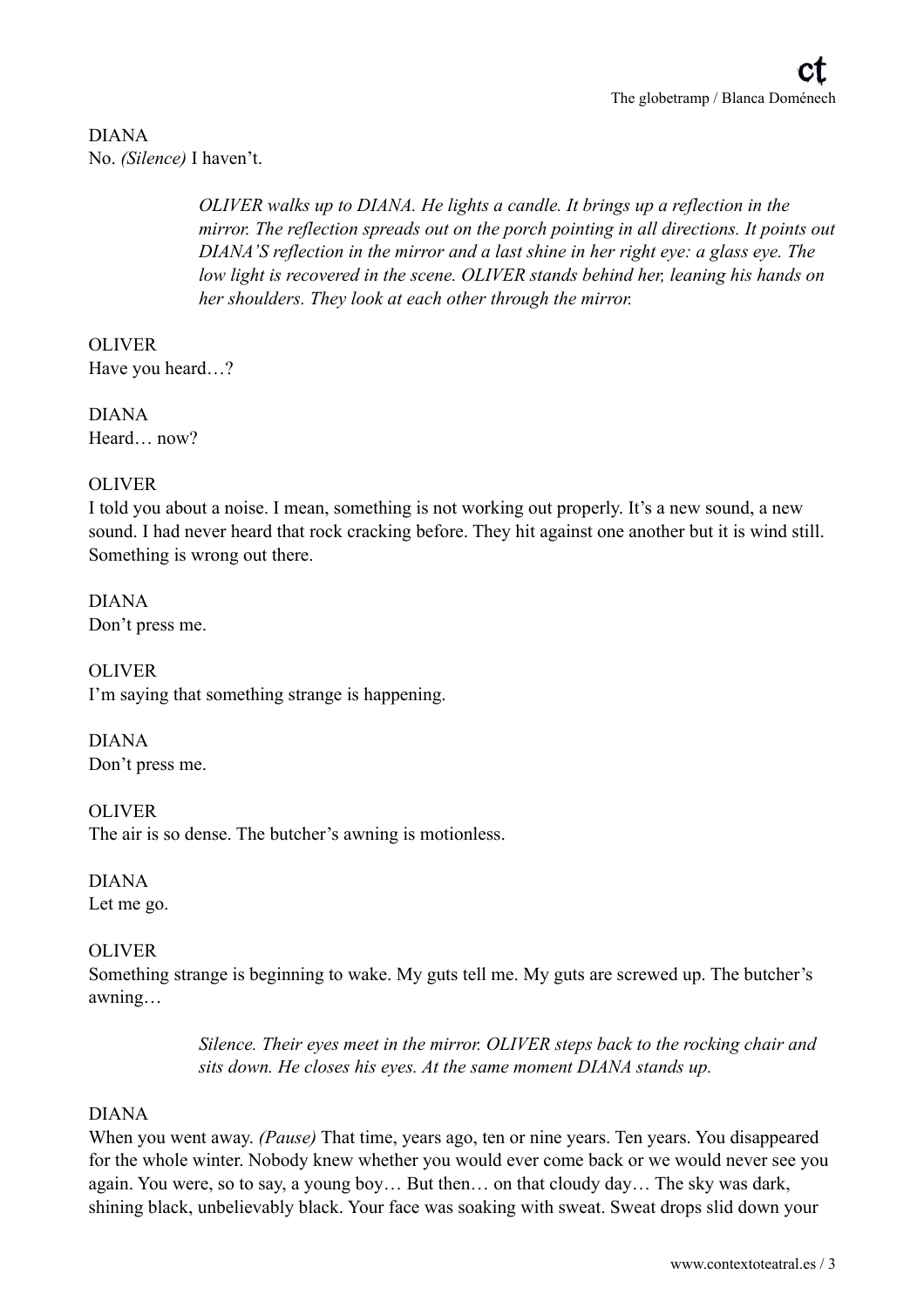neck. In that winter… no one believed that you would come back. You were one of those who disappear forever. A face that grows blurred as the time goes. We remember people that we are never going to see again in the most unsuitable moments. Their image appears like a lightning and vanishes instantly. Nobody believed that you would ever come back.

#### OLIVER

I am here. They, nevertheless…

*DIANA walks back to the dressing table. She sits down. She stares into the mirror. She inspects her face. OLIVER begins to move in the rocking chair with a nervous rhythm.* 

OLIVER What happened that winter?

DIANA Nothing happened.

#### OLIVER

I mean, why…? Often… every time that winter is mentioned… From time to time, one has the feeling... I mean... It's as if something had been totally destroyed that winter. Something important died that winter and it didn't even get buried. It stayed hanging in the air like a big question.

DIANA No.

**OLIVER** Then… What…? What might have occurred?

DIANA Nothing.

*Silence.* 

OLIVER Why have you mentioned it?

DIANA Why?

**OLIVER** What for?

DIANA Don't talk to me like that.

*Pause.*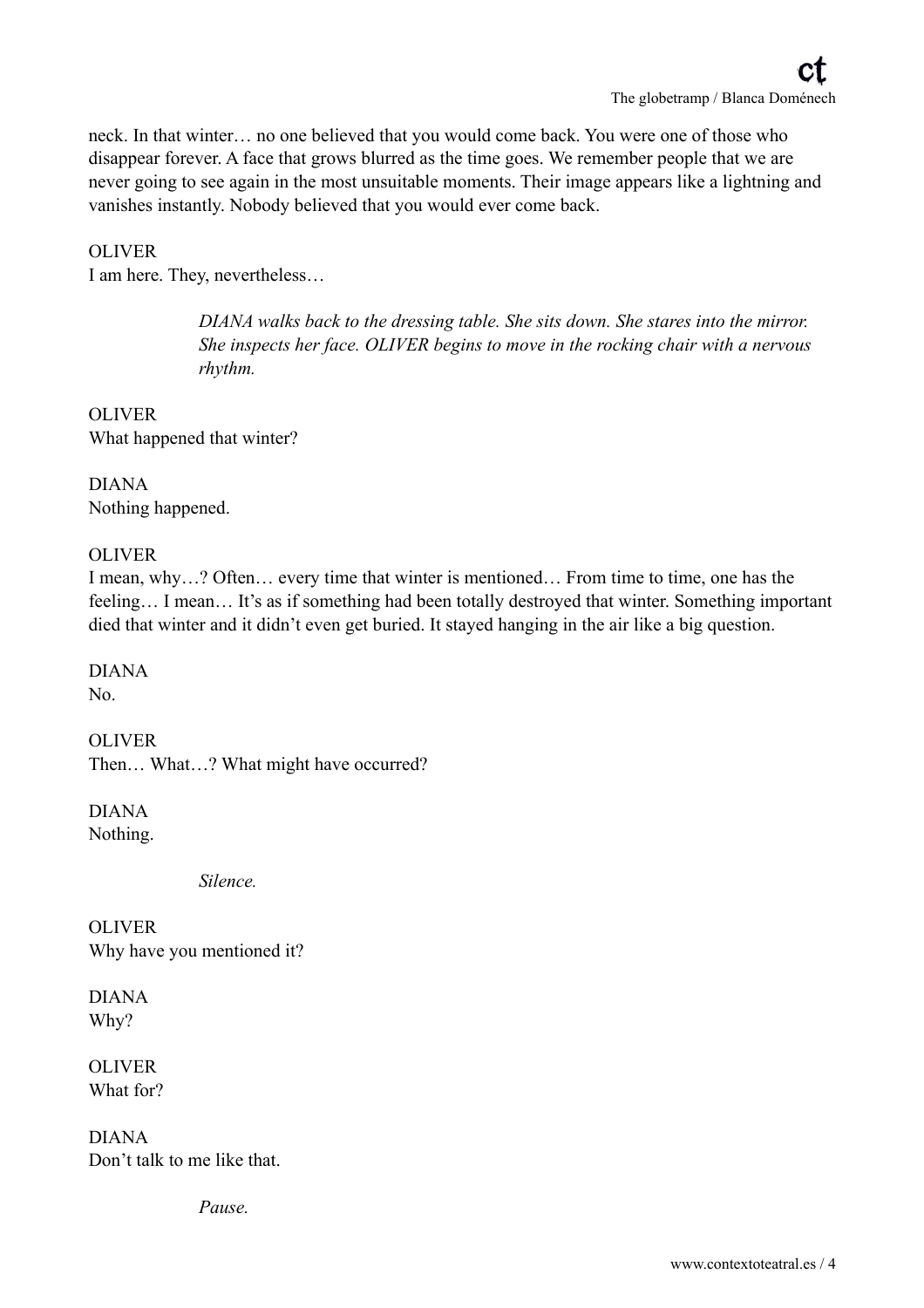#### **OLIVER**

A winter like so many others. One more winter, empty months of static time, caught in this piece of land surrounded by sea. Sharp rocks, preying wind, a whistle out of the window, a moaning at midnight. A winter without me could not be bad.

#### DIANA

It wasn't bad.

*Pause.* 

#### OLIVER

Neither for me. Somehow I became able to assert myself about… I came to the conclusion that… I should stay here. I should keep confined to this piece of land in the middle of the sea.

> *DIANA looks out of the window. She stays upright for some seconds, with a frozen face. Spontaneously she lies down on the floor and she bursts out laughing.*

#### DIANA

You never left. You were hiding in some corner of this island. Hiding in some remote spot for months.

OLIVER Why do you say that?

#### DIANA

I saw you. One night I could see you walking up the path. You looked completely lost. Awfully distant.

#### OLIVER

That wasn't me. It was probably… him. Him.

DIANA Him?

OLIVER I bet it was him.

DIANA It wasn't him.

OLIVER I bet it was.

DIANA You mean… them?

*OLIVER jumps up. He walks up to the windows. He searches the exterior looking*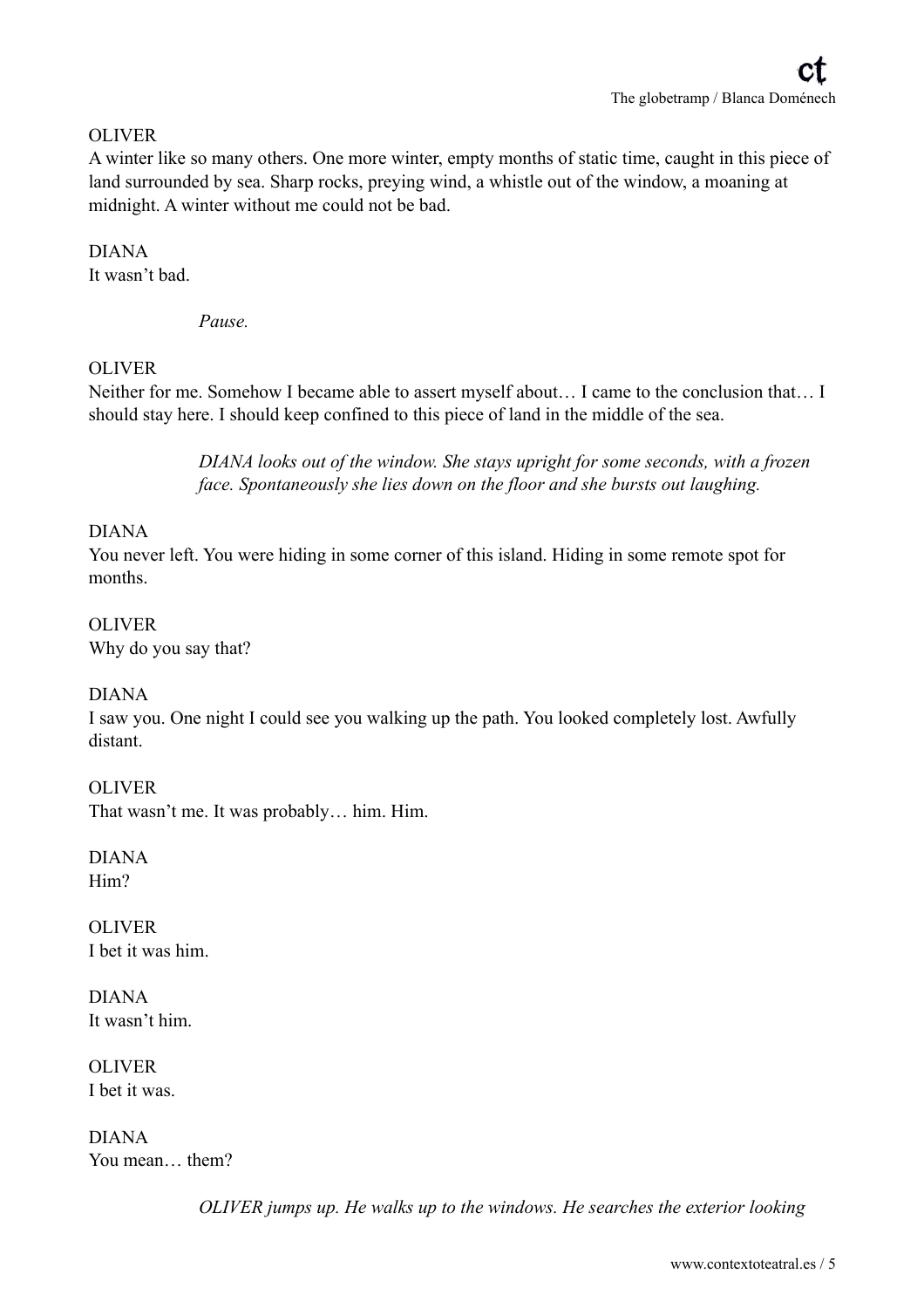*worried.* 

**OLIVER** Shhhhhhhhhhh…

DIANA You mean them?

**OLIVER** Listen! Did you hear that?

DIANA What?

**OLIVER** Someone is coming.

DIANA What?

#### OLIVER

Someone is coming. I can hear his steps on the grass. Listen. Listen... It's that. He walks with huge strides. He tramples with huge strides against the ground. He tramples the ground.

DIANA I can't hear anything.

OLIVER He is around the corner.

DIANA I can't hear anything.

# OLIVER

shhh...

*A figure appears behind the porch large window. His profile outlines the countenance of a big presence. He stands still behind the glass for some seconds trying to look inside.* 

# OLIVER

Here he is.

*OLIVER walks towards the door. At the same time the figure begins to get anxious and moves from one side to the other. DIANA jumps up and takes her position again in front of her dressing table staring into the mirror. OLIVER opens the door. He meets MAX face to face. They stay there scrutinizing each other for some seconds,*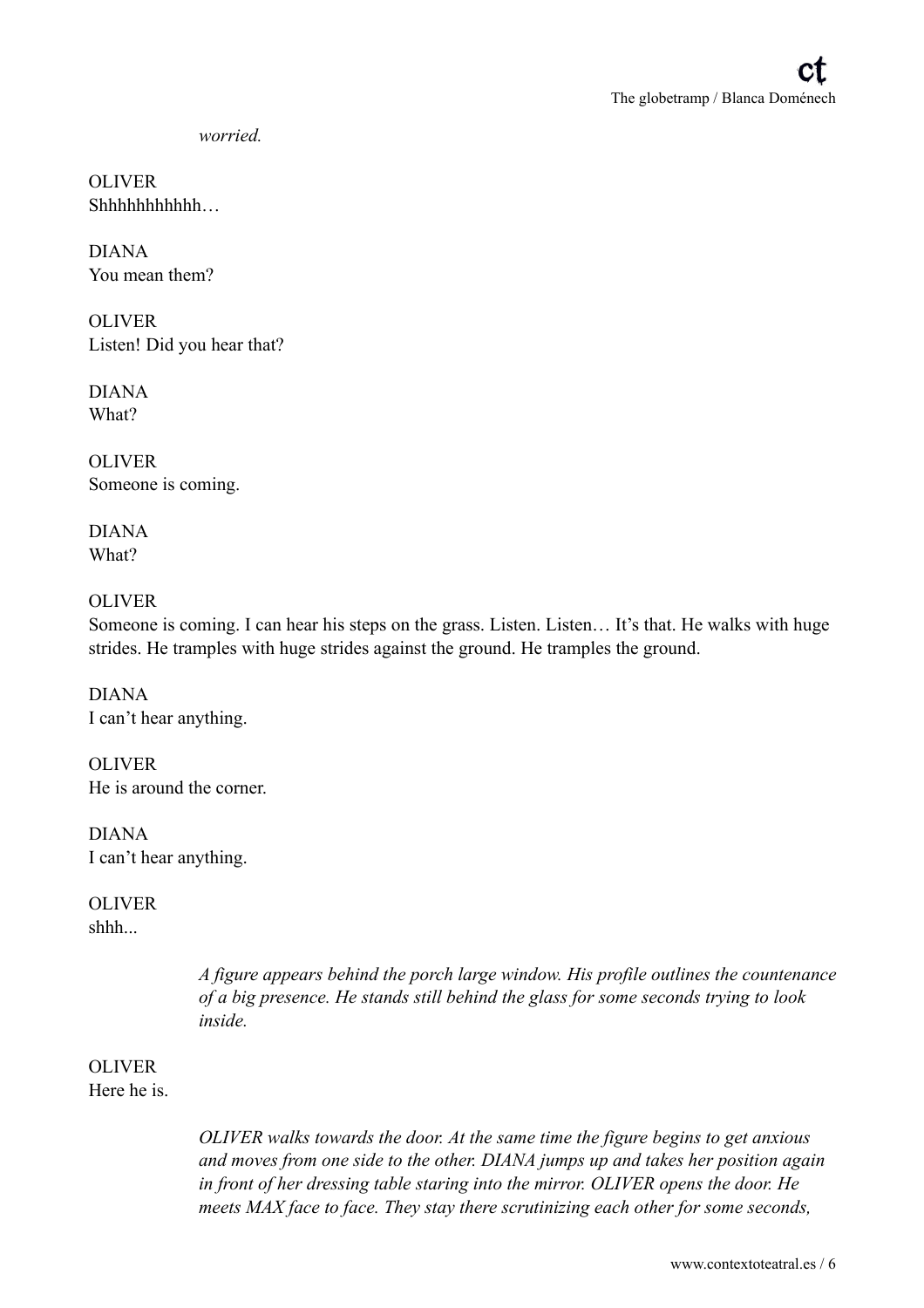*trying to figure out whether the other represents a threat or not.* 

#### MAX

*(Taking off his hat)* Good evening… I mean… Could I leave my case on this…?

#### OLIVER

A high standard case. I haven't seen anything like that for a long time. Rather… I believe it is the first time that I come across such a kind of case… *(He begins to inspect the case)* Which material is it? I've never seen anything similar… hmmm… great.

*Pause.* 

MAX My case. Of course… one of the best. Could I put in on this…?

**OLIVER** Sure. Put it wherever you want, of course.

*Pause.* 

MAX I thank you.

*Pause.* 

OLIVER And?

MAX

I am looking for accommodation. Well… Is here…? Some fishermen warned me that… in this time of the year I would only find one open hostel… A pension or a hostel…

**OLIVER** We call it refuge.

MAX Refuge?

OLIVER Refuge.

MAX It is the only one…

OLIVER The only one.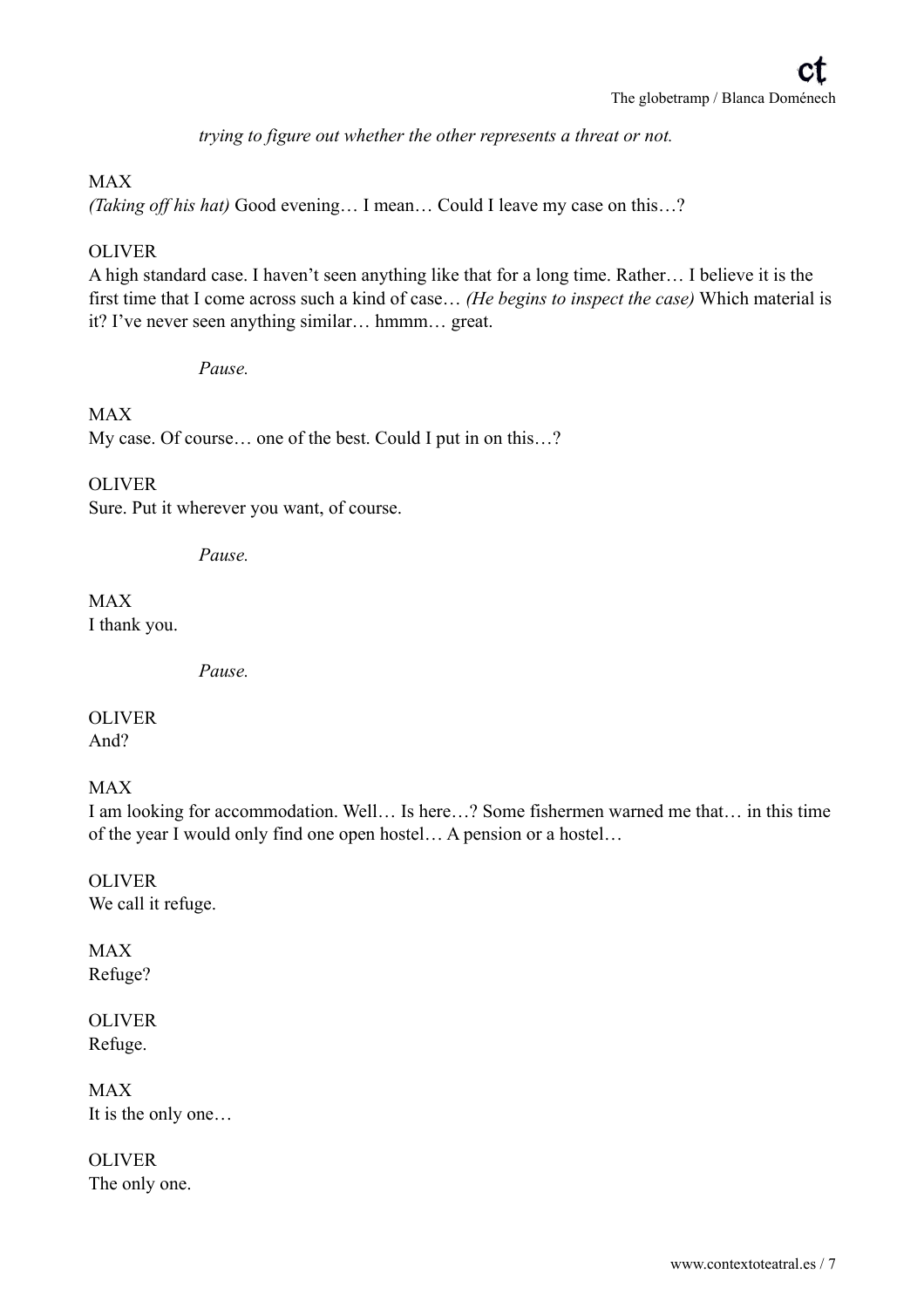#### *Pause.*

#### MAX

I have been walking through impossible paths for hours. There are not any lights anywhere. The evening's humidity is devouring my bones. I need to eat something.

#### **OLIVER**

Then… Are you staying?

#### MAX Sure, of course… What else could I do?

*Pause.* 

#### **OLIVER**

You are an important guy as I see. After all, your case gives you away. And this suit? Yes, yes, yes… A great quality.

MAX What's the matter with my suit?

### OLIVER So, so. Don't pay attention. It is the first time I see a castaway (shipwreck) with a tie.

MAX Castaway?

OLIVER A castaway with a tie.

MAX What do you mean?

#### OLIVER

Castaway with a suit and a tie. Socks matching the tie. Good heavens! Such shoes! Unbelievable. Such shoes.

MAX Are you kidding me?

#### OLIVER

And your hat? What can you say about this hat? Unbelievable. Unbelievable. A real hat.

#### MAX

You cannot even imagine what I had to go through in order to get to this island. I have suffered a series of calamities that I promise I had never experienced before. I went through half a country by car and half a continent by ship.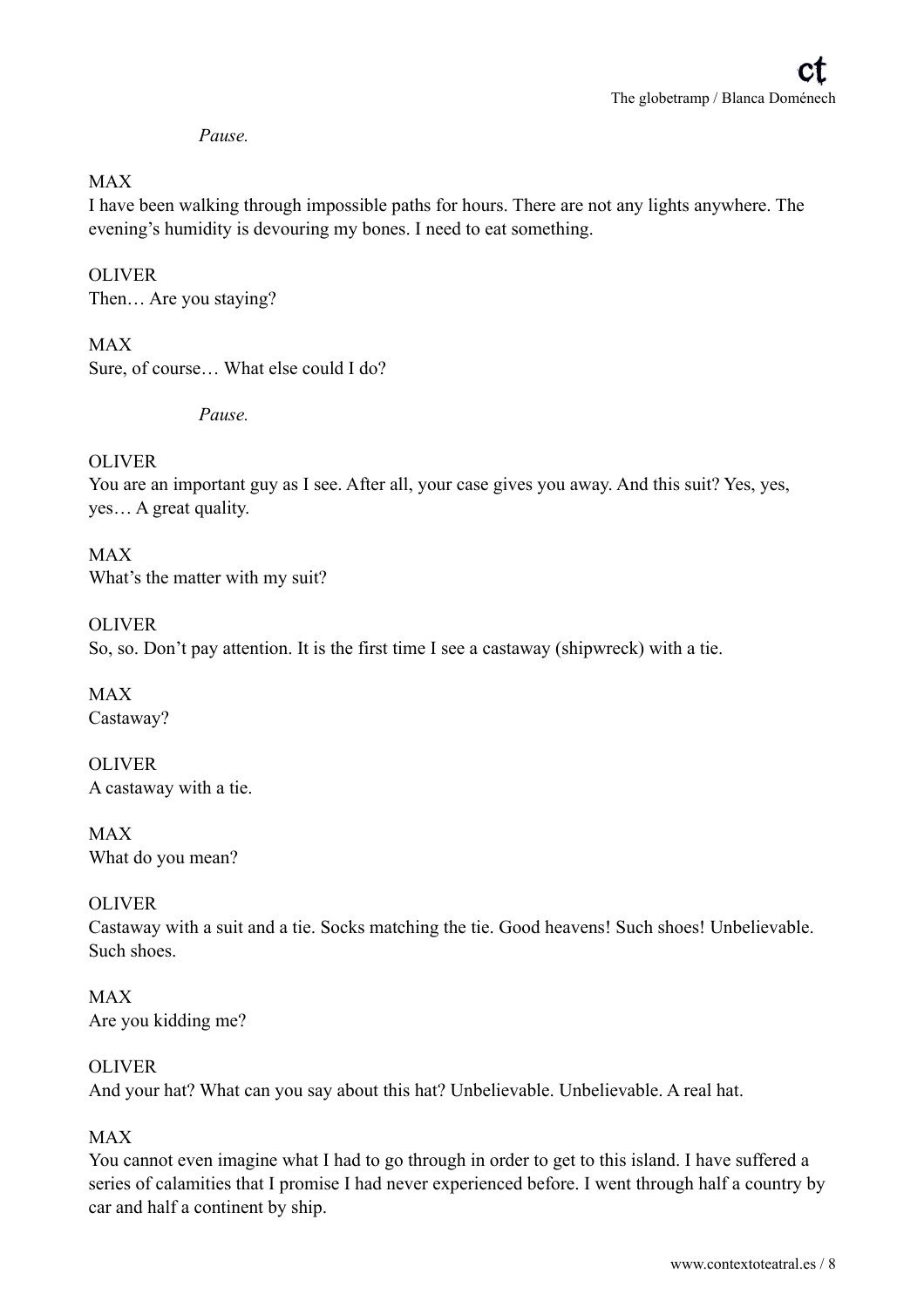**OLIVER** Half a continent by ship.

#### MAX

Exactly. Once I arrived at the harbor… at the tiny harbor of the neighbor island… I cannot remember the name… the fishermen… the fishermen at the harbor gave me some directions so that I could get…

OLIVER The fishermen brought you all the way here?

MAX The stupid fishermen weren't kind enough.

**OLIVER** That makes sense.

MAX The fucking fishermen were not able to accept my money.

**OLIVER** That makes sense.

MAX It was mad. They burst into laughter when I offered my money.

**OLIVER** It makes sense.

*Pause.* 

#### MAX

They scribbled three signs on this piece of paper showing me the way to reach the island and the hostel.

OLIVER Refuge.

MAX Refuge. Refuge. It doesn't matter.

*Silence.* 

OLIVER Well, then, are you staying?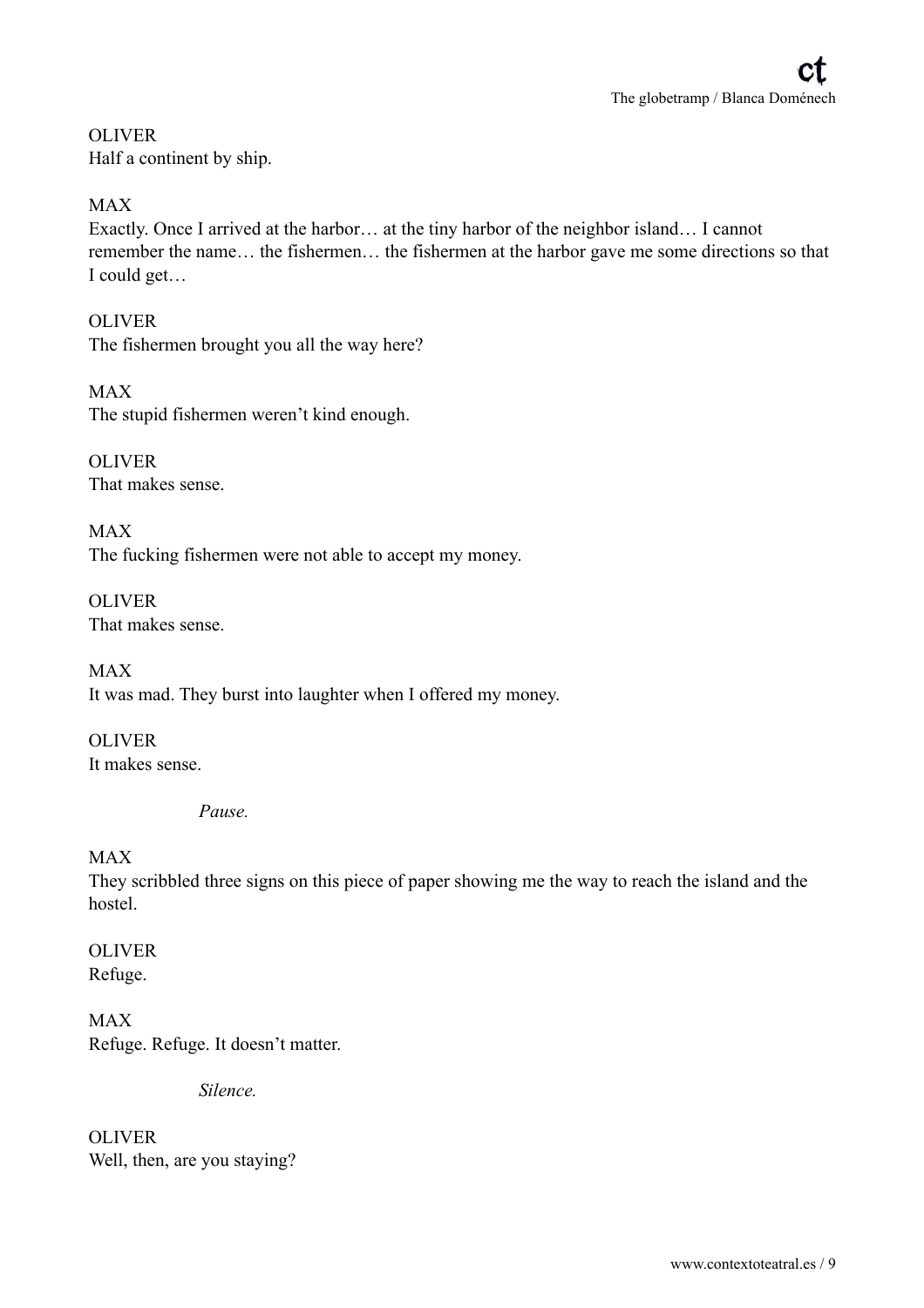MAX Sure, of course. Can't you see in which state I am? I am nearly fainting.

OLIVER How are you going to wash your suit? We haven't got a laundry.

MAX I have brought another kind of clothes. What do you think?

OLIVER Have you brought the island's wear?

MAX Of course.

**OLIVER** Have you brought shorts?

MAX Of course. Baggy pants, t-shirts, that kind of things.

OLIVER I would love to see those baggy pants.

MAX Are you still kidding me?

OLIVER

No. I'm serious. I would love you to show me the contents of your case. I haven't seen the new trends of gentleman fashion for a long time.

MAX Of course. May I go in?

OLIVER Sure. You said you are going to stay?

MAX I am going to stay. Can I eat something?

OLIVER Eat?

*DIANA stands up and walks up to MAX observing him.*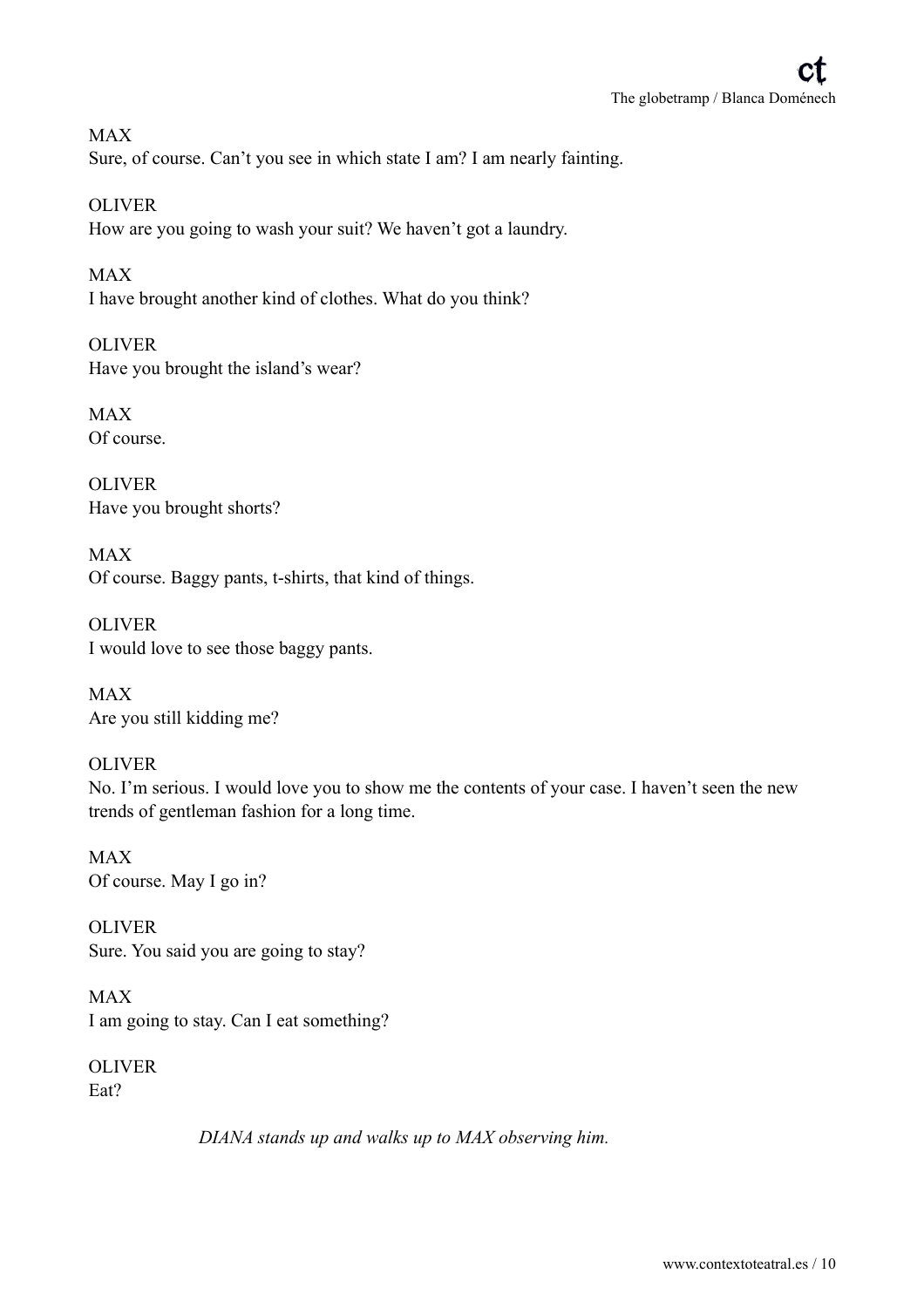#### DIANA

*(To OLIVER)* You could warm up some canned food from the pantry… Take one of the best. The visitor seems to deserve it.

> *Silence. OLIVER leaves. DIANA takes off his jacket and his hat. MAX watches her with reserve.*

## DIANA

Yes

#### MAX What?

# DIANA

My eye.

# MAX

…?

DIANA My eye... Yes.

MAX Excuse me…

DIANA Never mind. Do you like it?

MAX Your eye?

DIANA My eye.

MAX Well... Yes. I'd rather see it in daylight.

DIANA You'd rather see it in daylight? Are you one of those men who don't trust women after sunset?

MAX Excuse me…

*Pause.* 

#### DIANA

I don't like that kind of men. I live at night. I'm a night being from nature. I doubt that you will be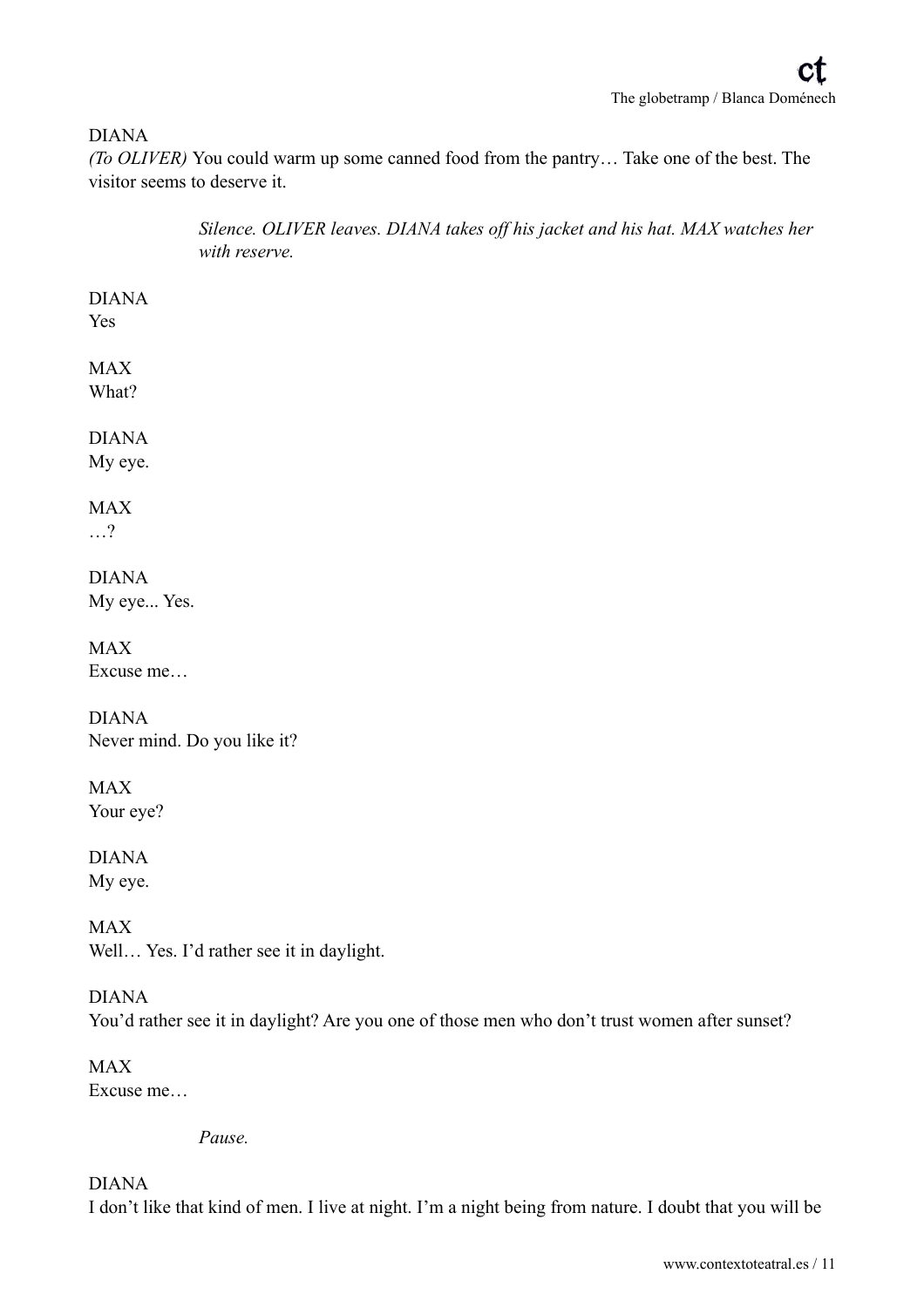able to see my eye in daylight. Sorry to disappoint you. I am not one of those face-washed ladies, who do their laundry humming a love singsong. I find those women disgusting. Probably you are one of those looking for a young lady with dimples and a bun, wearing a gauze dress; with a constipated walk, depressive expression, keen sensitivity... One of those women who cry for an insect's death, mourn it and bury it with high honors. (*Pause)* I'm nightly. I live at night. You will never be able to see my eye in daylight. *(Pause)* And of course, I have never paid tributes to any dead bugs. *(Pause)* How did you get here?

#### MAX

I'm fainting… Can't you see me? I've been long…

#### DIANA

How could you make it to the island by yourself? You said that the fishermen didn't bring you... How could you manage?

MAX Did you hear me before as…?

DIANA So?

MAX You won't believe it.

DIANA I will.

#### MAX

As the fishermen left me there alone in the dark… So dark. I walked by the moorings for hours…, trying to… They told me it would take days before a ship came. So, I plucked up my courage and I stole a boat. I stole a boat. I rowed exasperatedly. I had a broken torch and a compass I wasn't able to understand.

#### DIANA

For heaven's sake. Recalling it seems to confuse you a lot... Where did you get the torch and the compass?

MAX The fishermen.

DIANA The fishermen?

MAX Did you not hear it? (*Pause.)* Excuse me… Can I sit down?